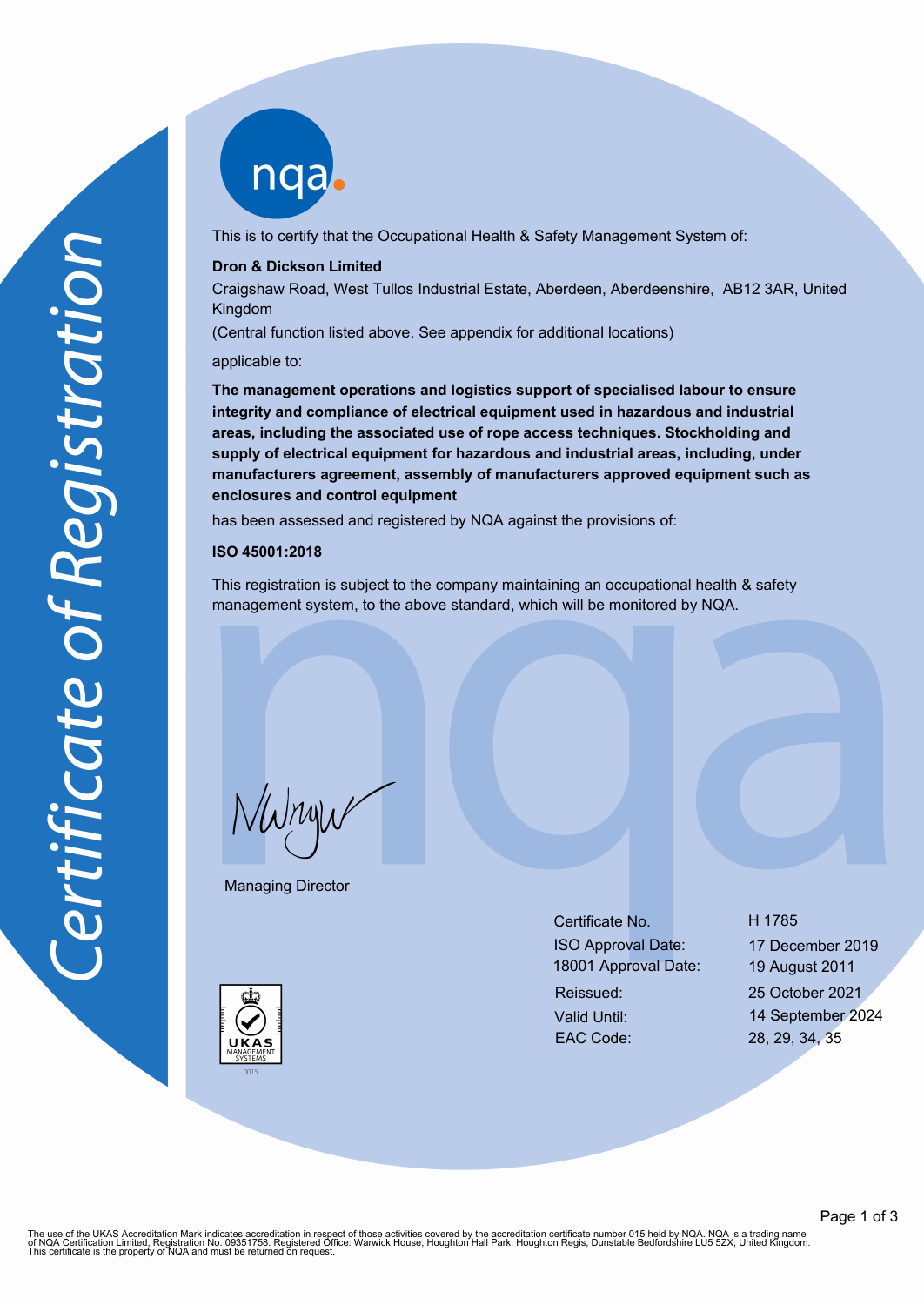nqab

Appendix to Certificate Number: H 1785

#### **Includes Facilities Located at:**

# **Dron & Dickson Limited**

Certificate No. H 1785 Craigshaw Road West Tullos Industrial **Estate** Aberdeen Aberdeenshire AB12 3AR United Kingdom

**Dron & Dickson Limited**

Certificate No. 1785 Springkerse Industrial Estate 18 Whitehouse Road Stirling Stirlingshire FK7 7SS United Kingdom

### **Dron & Dickson Limited**

Certificate No. 1785 Unit 32 Sutton Fields Bergen Way. Hull Yorkshire HU7 0YQ United Kingdom

# **Dron & Dickson Limited**

Certificate No. 1785 Cumberland Place Whapload Road Lowestoft Suffolk NR32 1UQ United Kingdom



ISO Approval Date: 17 December 2019 Reissued: 25 October 2021

Valid Until: 14 September 2024